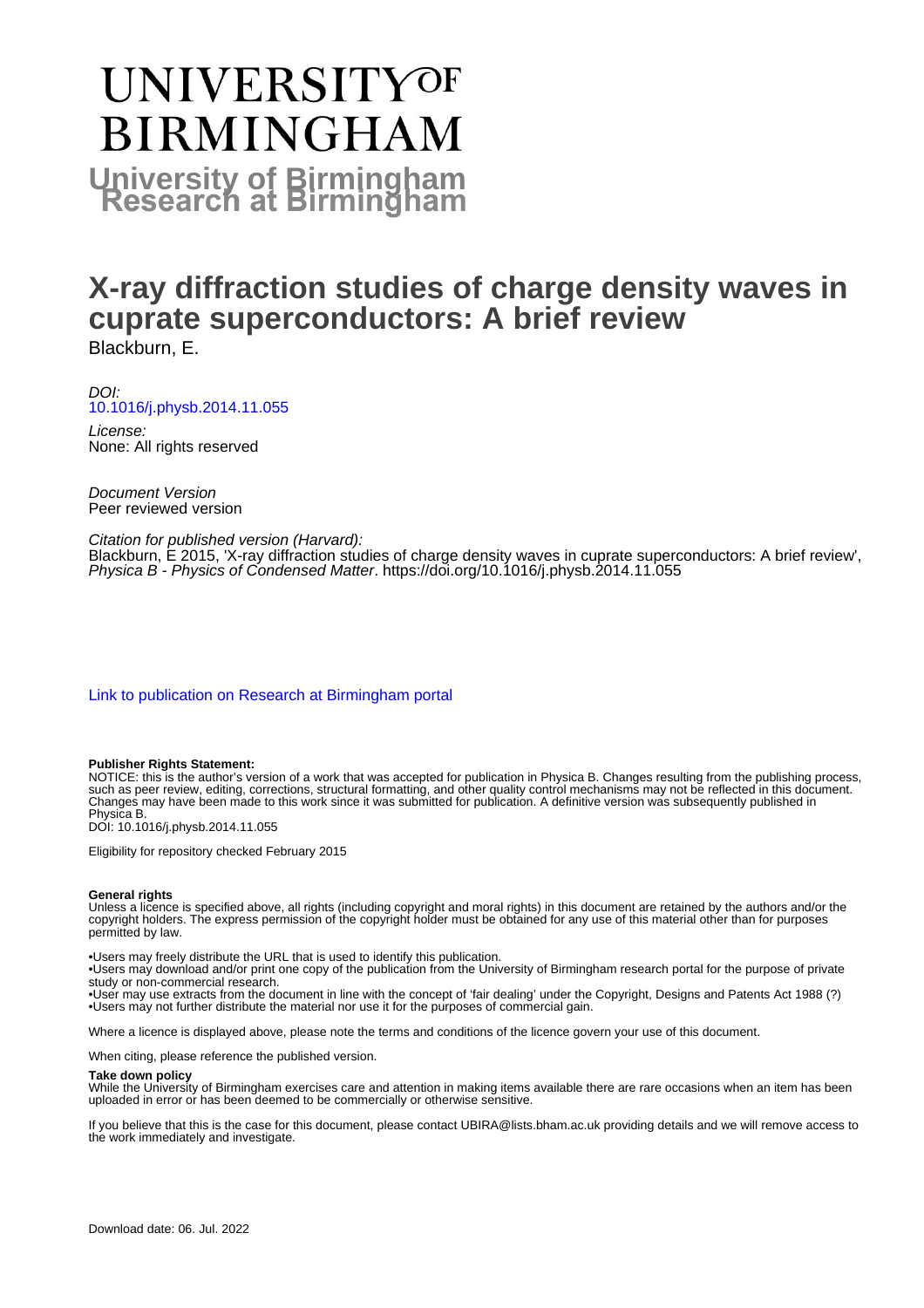## Author's Accepted Manuscript

X-Ray diffraction studies of charge density waves in cuprate superconductors: A Brief Review

E. Blackburn



PII: S0921-4526(14)00889-8<br>DOI: http://dx.doi.org/10.1016 <http://dx.doi.org/10.1016/j.physb.2014.11.055> Reference: PHYSB308772

To appear in: *Physica B: Physics of Condensed Matter*

Cite this article as: E. Blackburn, X-Ray diffraction studies of charge density waves in cuprate superconductors: A Brief Review, *Physica B: Physics of Condensed Matter,* <http://dx.doi.org/10.1016/j.physb.2014.11.055>

This is a PDF file of an unedited manuscript that has been accepted for publication. As a service to our customers we are providing this early version of the manuscript. The manuscript will undergo copyediting, typesetting, and review of the resulting galley proof before it is published in its final citable form. Please note that during the production process errors may be discovered which could affect the content, and all legal disclaimers that apply to the journal pertain.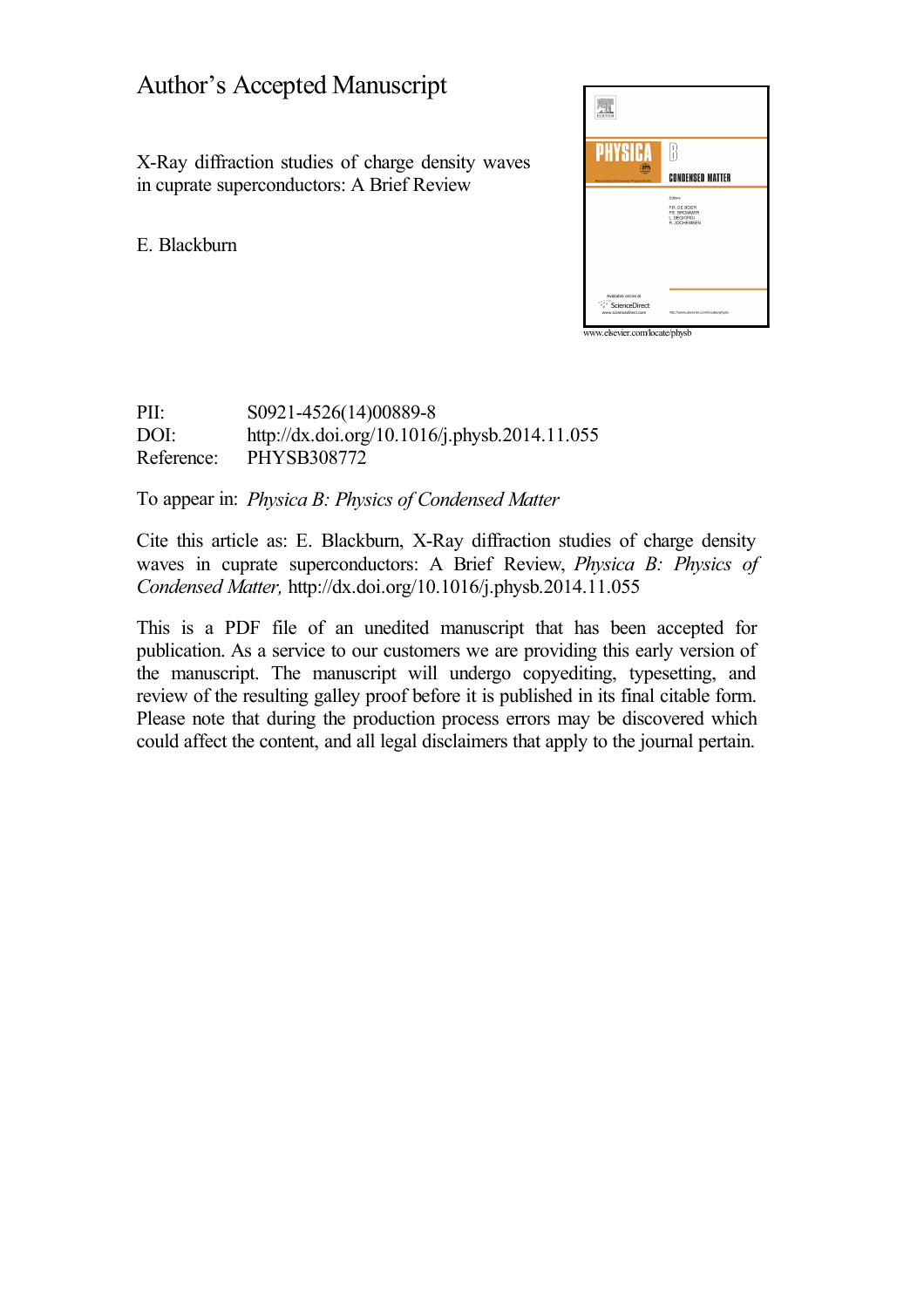### **ACCEPTED MANUSCR**



Available online at www.sciencedirect.com



Physica B 00 (2014) 1–5

Physica B

## X-Ray Diffraction Studies of Charge Density Waves in Cuprate Superconductors: A Brief Review

#### E. Blackburn

*School of Physics and Astronomy, University of Birmingham, Birmingham, B15 2TT, United Kingdom*

#### Abstract

High temperature superconductivity in the cuprates has fascinated scientists for more than 25 years, but there is still no consensus on the pairing mechanism. Soon after the discovery of high temperature superconductivity, it was suggested that the cuprates have an incipient tendency towards spatial electronic order - spin and charge order. In this article, I will review X-ray diffraction studies of charge density waves in the cuprates. These results, by a number of different groups, indicate that short-range charge correlations exist across the cuprate family, and in many cases are clearly competing with the superconductivity.

*Keywords:* High-temperature superconductors, Copper oxides, Charge density waves

#### 1. Introduction

The cuprate superconductors were discovered almost thirty years ago by Bednorz and Müller  $[1]$ , and have remained a perennial subject of interest for condensed matter physicists ever since. It is known that the electrons form Cooper pairs [2], but, unlike the BCS superconductors, the superconducting gap displays *d*-wave symmetry, and the origin of the pairing mechanism remains a subject of debate.

The common feature of the cuprate superconductors, as the name indicates, is that they contain copper and oxygen. More specifically, all of the cuprates contain a  $CuO<sub>2</sub>$  plane. In this 'plane' layer, each copper is surrounded by four oxygens in the plane, with two apical oxygen atoms above and below it. These  $CuO<sub>2</sub>$  planes are thought to be the primary source of superconductivity, and the eventual origin of the *d*-wave nature of the superconductivity. To gain insight into the instabilities of these planes, numerous studies have been carried out on materials with similar arrangements; see Ref. [3] for a review of some of this work.

Simply having a CuO<sub>2</sub> plane is not *necessarily* sufficient for superconductivity to occur. Often, the number density of charge carriers per Cu has to be tuned to give rise to superconductivity. This is most commonly done by chemical doping, but can also be achieved by, e.g. applying pressure. Here, I concentrate on doping, and in particular on hole doping. Electron-doped cuprate superconductors are well known, but are not the focus of this review.

Charge carrier doping may be done by substitutional means, as in La<sub>2−*x*</sub>Sr<sub>*x*</sub>CuO<sub>4</sub> (LSCO), or by altering the oxygen content, as in YBa<sub>2</sub>Cu<sub>3</sub>O<sub>6+x</sub> (YBCO). By altering the number of charge carriers, one can then map out a phase diagram that is common across all of the hole-doped cuprate superconductors. With a low number density of charge carriers (extremely underdoped), a Mott insulating state forms, eventually giving way to a superconducting dome. The appearance of domes like these is often considered to be related to an underlying quantum critical point [4]. Above this dome is a normal state that displays a rich array of phenomena. When overdoped, Fermi liquid behaviour is seen. On reducing the number density of charge carriers this shifts to non-Fermi-liquid behaviour, and then in the underdoped

*Email address:* e.blackburn@bham.ac.uk (E. Blackburn)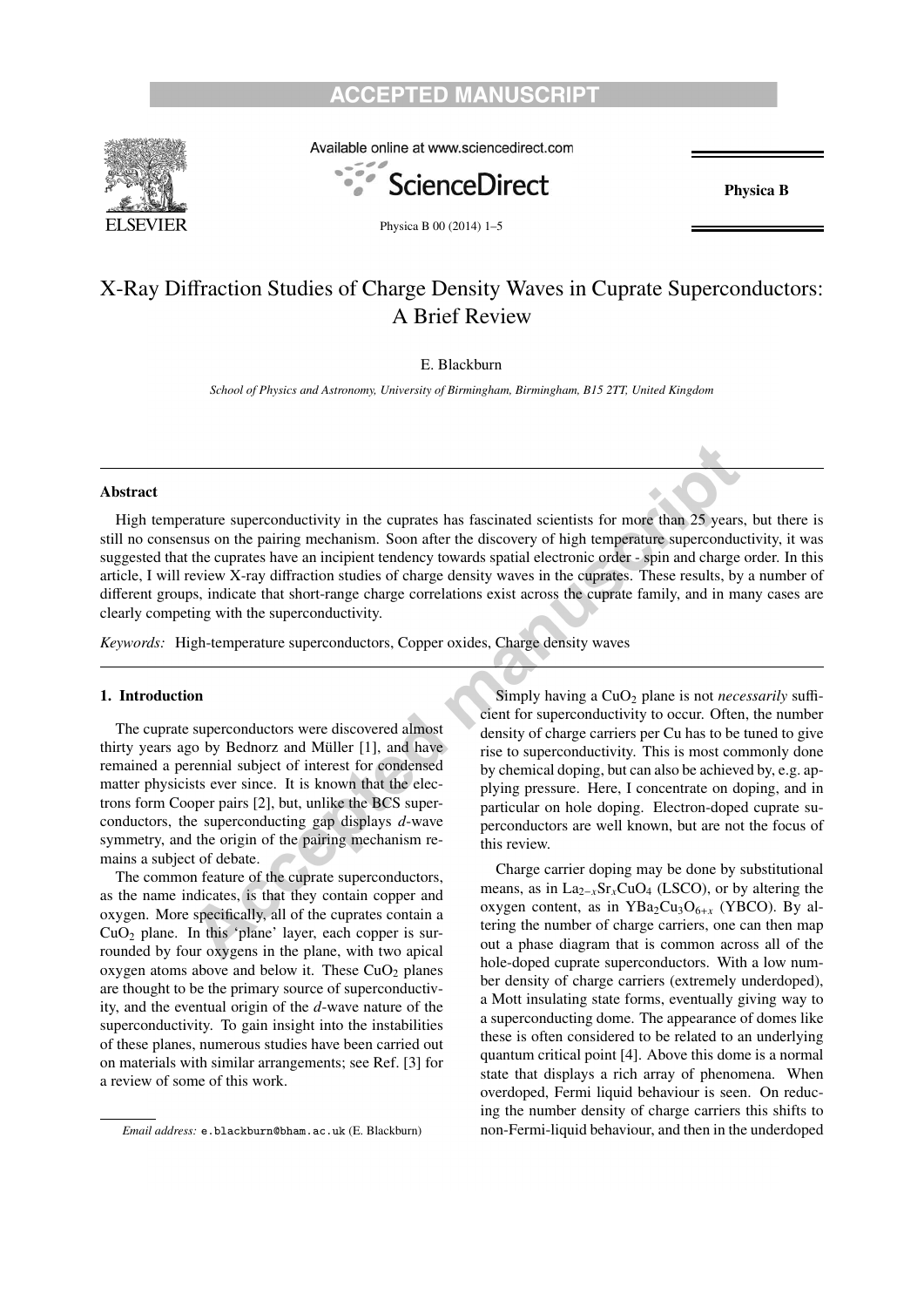region, it is dominated by the 'pseudogap' state [5]. It has been evident for some time that the normal state of the cuprates is susceptible to electronic and magnetic instabilities, as indicated by the extensive literature on charge and magnetic stripes, although such instabilities had not been observed in all members of the family. For a brief review, see Ref. [6].

Driven by improvements in sample quality in this region [7] by multiple groups, a number of experimental studies, using many different techniques, have investigated the pseudogap region in more detail. It has become clear from the ensemble of results that *inside* the pseudogap region, incommensurate charge correlations develop, and that this is a common feature of the cuprate superconductors. This article will focus on the X-ray diffraction measurements in this region, up to August 2014.

#### 2. Charge density waves and superconductivity

Before discussing the recent results, a short consideration of charge density waves (CDWs) is appropriate. The usual starting point for this is the 1-D Peierls instability, where the energy of a 1D electron gas is lowered by the introduction of a gap at the Fermi surface, by introducing a real space modulation with the appropriate wavevector. Ref. [8] provides a good review of this topic.

In this picture, the lattice is coupled to the electrons, through electron-phonon coupling, and so distorts. In practice, it is not possible to decouple the lattice and the electrons, and the electronic distortion [9].

This means that the electron-phonon coupling plays a very important role in the development of a charge density wave state, and two regimes exist: strong and weak coupling. An accessible approach to this may be found in Ref. [10]. The weak coupling case strongly resembles the original Peierls argument, with electronic energy gain occuring primarily at the Fermi surface. In the strong coupling case, the electronic energy gain is spread across the Brillouin zone, due to strong distortions of the electron dispersion.

In a superconductor, a gap forms when the electrons at the Fermi surface pair up in momentum space, rather than real space. For BCS superconductors, this pairing is driven by the electron-phonon coupling, as the phonons provide the glue for the formation of the Cooper pairs. There are several materials where the Fermi surface is gapped by charge density wave formation, and then subsequently develops a superconducting gap - the most well known is  $NbSe<sub>2</sub>$ . Here, the typical observation is of competition between the superconductivity and the charge density wave state. For the cuprate superconductors, the nature of the pairing mechanism is not so clear, but one can still map out the electronphonon coupling.

#### 3. Diffraction studies

Charge density modulations were initially observed in YBCO by diffraction using two primary techniques:

- resonant soft X-ray scattering at the Cu *L*-edge [11, 12, 13, 14] This technique is particularly sensitive to the displacements associated with the Cu ions, but can only examine a limited portion of reciprocal space, due to the wavelength of the X-rays at the Cu *L*-edge (∼ 15 Å). Achkar *et al.* [12] use this sensitivity to localize the charge density modulation on the planar Cu ions only.
- hard X-ray diffraction, at X-ray energies equal to or greater than 80 keV [15, 16, 17]. With this technique, a much larger region of reciprocal space is experimentally accessible, but the observed scattering is dominated by the more massive elements in the material.

Similar evidence for a charge density wave state has been observed in  $Bi_2Sr_{2-x}La_xCuO_{6+x}$ (Bi2201) [18], Bi<sub>2</sub>Sr<sub>2</sub>CaCu<sub>2</sub>O<sub>8+x</sub> (Bi2212) [19],  $Bi_{1.5}Pb_{0.6}Sr_{1.54}CaCu_{2}O_{8+\delta}$  [20], LSCO [21], HgBa2CuO4+*<sup>d</sup>* (Hg1201) [22], using Cu *L*-edge resonant X-ray scattering, and in LSCO using high energy X-rays [23, 24, 25]. Tabis *et al.* report no sign of the charge density wave in Hg1201 using hard X-ray diffraction [22]. Charge density waves have also been seen in related weakly- or non-superconducting cuprates such as La2−*<sup>x</sup>*Ba*x*CuO4 (LBCO) [26, 27] and La1.8−*<sup>x</sup>*Eu0.2Sr*x*CuO4 (Eu-LSCO) [11, 28].

The charge density wave state discussed here has been observed in multiple STM measurements; a direct comparison is made in Ref. [29], and further references can be found therein.

Inelastic X-ray and neutron scattering studies have probed the electron-phonon coupling at the wavevectors associated with the charge density wave. The work by Le Tacon *et al.* [30] provides a good introduction to this work.

In the following sections, I will concentrate primarily on the diffraction studies, with YBCO as the primary subject, as it has been the most densely studied material.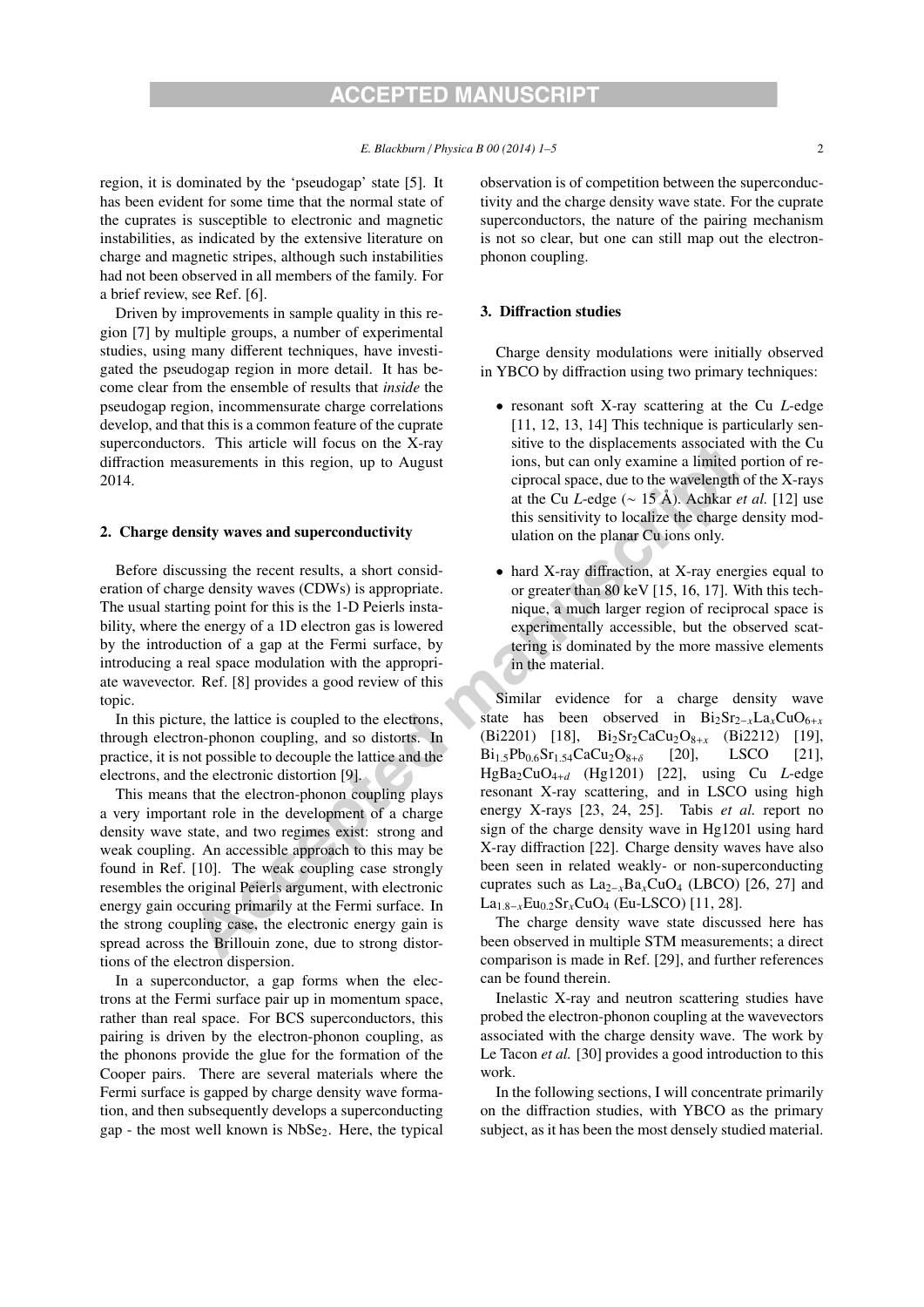#### *3.1. Short range ordered charge density wave state*

Both soft and hard X-ray techniques observe the same broad features in all materials: two ordered electronic modulations with ordering wavevectors  $\mathbf{q}_1 = (q_h, 0, 0.5)$ and  $\mathbf{q}_2 = (0, q_k, 0.5)$ , where  $q_{h/k} \sim 0.3$  and is incommensurate, with no evidence for a lock-in transition. The Bragg peaks associated with these modulations are of the order of  $1 \times 10^{-6}$  of a typical strong structural Bragg peak in the relevant compound. High-resolution inelastic X-ray scattering indicates that the energy width of the Bragg peak is  $< 0.3$  meV [31].

#### *3.2. Temperature dependence*

The Bragg peak associated with the modulation appears at a temperature below the onset of the pseudogap, but above  $T_c$ , and grows in intensity smoothly with a concave upwards shape to a maximum amplitude at  $T_c$ in zero field. This means that the actual onset temperature can be difficult to identify, and this presumably arises because of the fluctuating nature of the charge density wave observed. Below  $T_c$ , the Bragg peak intensity disappears as the superconductivity order parameter grows, although this effect is significantly less pronounced in Hg1201, Bi2201 and Bi2212. It is clear that the charge density wave state is competing with the superconductivity. When a magnetic field is applied, the maximum Bragg peak intensity is observed at the onset of the vortex liquid state [15, 23]. The onset temperature varies with doping, with a maximum close to 1/8th doping [14, 17, 24].

#### *3.3. Correlation lengths*

The Bragg peak width can be used to extract the correlation lengths. The in-plane correlation length increases as the Bragg peak intensity increases, and so is maximal at  $T_C$  in zero field. For YBCO, this is ~ 70 Å, whereas for LSCO, Hg1201 and Bi2201 it is ∼ 20-30 Å. As the superconductivity is destroyed by magnetic field, this correlation length decreases.

The out-of-plane correlation length is very short in all cases, indicating that the scattering is 'rod-like' rather than 'peak-like'. Where directly measured (YBCO [15], LSCO [23, 24]), this correlation length is of the order 5- 10 Å.

#### *3.4. The CDW wavevector and the Fermi surface*

The in-plane component of the CDW wavevector decreases monotonically as the hole doping is increased (the *L* component remains unchanged). For overdoped single-layered cuprates, the Fermi surface consists of a large cylindrical sheet; the volume is set by the doping of the CuO<sub>2</sub> plane  $[32, 33, 34]$ .

YBCO is a bilayered cuprate, and so this sheet is split into bonding and anti-bonding surfaces, and further complicated by the existence of 1-D sheets from additional Cu-O layers. Nonetheless, the same principles regarding the volume change with doping apply. Using band-structure calculations of the in-plane Fermi surface by Carrington and Yelland [35], and ignoring any potential reconstruction due to the pseudogap, *qh*/*<sup>k</sup>* appear to be nesting vectors linking the squared-off sides of the cylinder. The length changes observed by experiment match with the expected changes due to the doping level. This is backed up further by the recent work on the single-layered Hg1201 by Tabis *et al.* [22], where the observed in-plane wavevector for Hg1201 fits the same description. This points to a strong connection between the Fermi surface and the CDW wavevector.

In YBCO, the wavevector components  $q_h$  and  $q_k$  are not identical. YBCO is an orthorhombic compound with slight differences in the a and b axes due to the existence of Cu-O chain layers, where the oxygen atoms only appear along chains running parallel to the b axis. The differences between  $q_h$  and  $q_k$  still exist after correction for this underlying orthorhombicity. There is no evidence to indicate that these chain layers interact directly with these modulations [15, 17].

So far, we have not considered the third dimension, i.e. the  $L = 0.5$  component. This can be included by introducing a dispersion to the Fermi surface along the c<sup>∗</sup> axis. A proposal for this, as well as a review of this topic, is given in Ref. [36].

#### *3.4.1. Fermi arcs*

One long standing subject of debate in cuprates has been the observation of Fermi arcs in angleresolved photoemision spectroscopy (ARPES) measurements [37]. Comin *et al.* [18] observe that in Bi2201, *qh* links the Fermi arc tips.

#### *3.4.2. Quantum oscillations*

As noted earlier, the existence of a potential nesting vector is not a sufficient, or indeed, necessary condition for the formation of a charge density wave. Nonetheless, the identification of a suitable nesting vector can give some indications of how the Fermi surface is expected to gap on entering the CDW state. At this point, it is appropriate to consider other measurements, in particular quantum oscillation studies.

In a quantum oscillation measurement, one applies a large magnetic field to a sample, and looks for oscillations in some measured parameter, e.g. resistivity, as de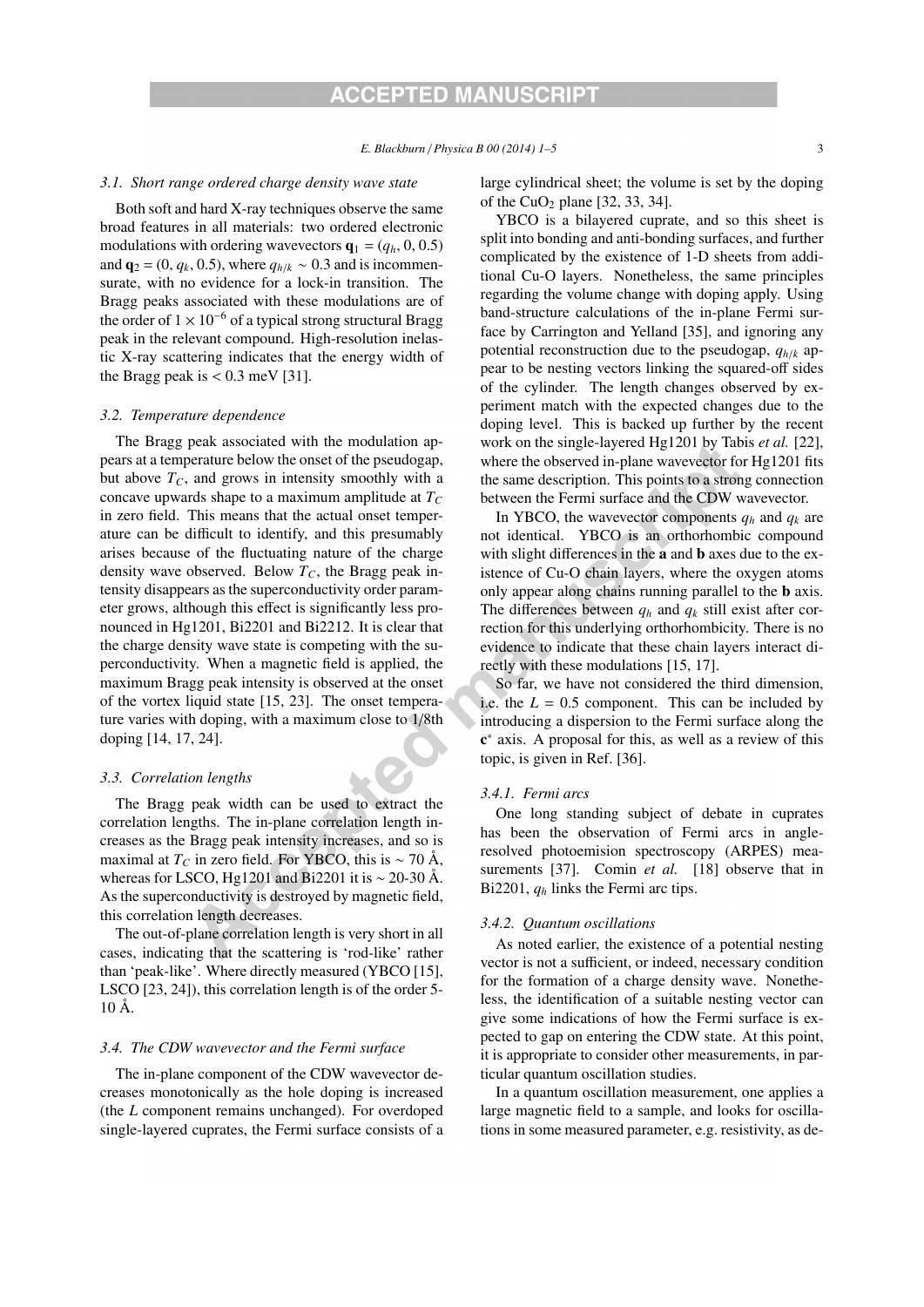termined by the cyclotron orbit of the electrons. These oscillations can then be traced back to give information about the Fermi surface involved. Our theoretical understanding of these oscillation requires something like a Fermi surface to exist. In the usual phase diagram, Fermi liquid behaviour is confined to the overdoped normal state, progressing to a non-Fermi liquid region and then to the pseudogap state. We would therefore expect to see no signal, except in the overdoped regime.

Initially, this was the case. However, as techniques for growing cleaner (meaning longer mean free paths) samples have improved [7], oscillations were clearly observed in the underdoped regime in YBCO by Doiron-Leyraud *et al.* [38]. Sheet resistance measurements by Barišić *et al.* [39] in Hg1201 and YBCO find a  $T^2$  resistivity in this region, and this usually indicates the existence of a Fermi liquid.

In the overdoped case, a large hole Fermi surface was seen by quantum oscillation measurements [33], but on reducing the number of holes, this gives way to a small electron pocket [38], indicating that in the underdoped region, the Fermi surface has been reconstructed. This is also supported by detailed transport measurements of many different types, by multiple groups; for an initial selection see Refs. [39, 40]. The wavevectors identified by X-ray diffraction are able to chop up the Fermi surface into small electron-like pockets, as required [36]. However, both wavevectors should be present equally at all times for this to work.

#### *3.5. Uniaxial vs biaxial?*

From X-ray diffraction measurements, one can obtain the wavevectors for the two observed modulations, but it is challenging to tell if the underlying structure is singleq (uniaxial), wherein each modulation exists in spatially separated domains, or double-q (biaxial), where the two modulations exist in the same spatial regions at the same time. The mere presence of the Bragg peaks is not sufficient to distinguish between the two descriptions of the material.

The amplitude of the modulation associated with these two components appears to vary as a function of doping [13, 14, 16]. One may infer from this that the uniaxial state is more likely, although it does not constitute proof, as the structural distortions observed may change as a function of doping, in which case the intensities of particular Bragg peaks would also be expected to change, complicating the analysis.

If the CDW observed is uniaxial, then this is problematic for Fermi surface reconstruction described above. Other studies may therefore be able to shed some light on this question. In 2011, Wu *et al.* [41] carried out a <sup>63</sup>Cu NMR study on underdoped YBCO. They found that in high fields, as for the quantum oscillations measurements, a splitting of the lines associated with some of the planar Cu ions was observed at fields  $> 15$  T and below temperatures close to  $T_c$ . This could be explained by the existence of a charge density modulation in the  $CuO<sub>2</sub>$  planes. Ultrasound measurements by LeBoeuf *et al.* [42] also observed changes in the elastic constants in the same region of the field-temperature phase diagram. A particularly large effect is seen in the  $c_{66}$  elastic constant, indicating a biaxial lattice distortion where the two components exist in the same sample volume.

As the quantum oscillations are only seen at reasonably high fields, one may therefore argue that the CDW seen at zero field need not be the same one chopping up the Fermi surface observed in the quantum oscillations measurements, although this does not help with the reconstruction indicated by low-field transport measurement studies. Further work by Wu *et al.* [43] sees a signature from  $17O$  that would appear to be related to the X-ray diffraction signal, indicating that there is a change at high fields that is, as yet, unexplored by diffraction techniques.

#### 4. Summary

Short-range charge density wave signatures have been observed in the pseudogap regions of multiple members of the cuprate family. These charge density waves are weakly 3D, with short in-plane and shorter out-of-plane correlation lengths.

#### 5. Acknowledgment

I am grateful to my many collaborators in this area, and in particular Ted Forgan, Johan Chang and Stephen Hayden for interesting discussions. I would also like to thank the organisers of ECRYS-2014 for the enjoyable school at which this review was presented.

#### **References**

- [1] J. G. Bednorz and K. A. Mueller, Z. Physik B Condensed Matter 64 (2) (1986) 189–193.
- [2] C. E. Gough *et al.*, Nature 326 (1987) 855.
- M. Kastner, R. Birgeneau, G. Shirane and Y. Endoh, Rev. Mod. Phys. 70 (1998) 897–928.
- T. Shibauchi, A. Carrington and Y. Matsuda, Annu. Rev. Condens. Matter Phys. 5 (2014) 113–135.
- [5] T. Timusk and B. Statt, Rep. Prog. Phys. **62** (1999) 61–122.
- [6] J. Tranquada, Physica B 407 (2012) 1771–1774.
- [7] R. Liang, D. A. Bonn and W. N. Hardy, Philosophical Magazine 92 (2012) 2563–2581.